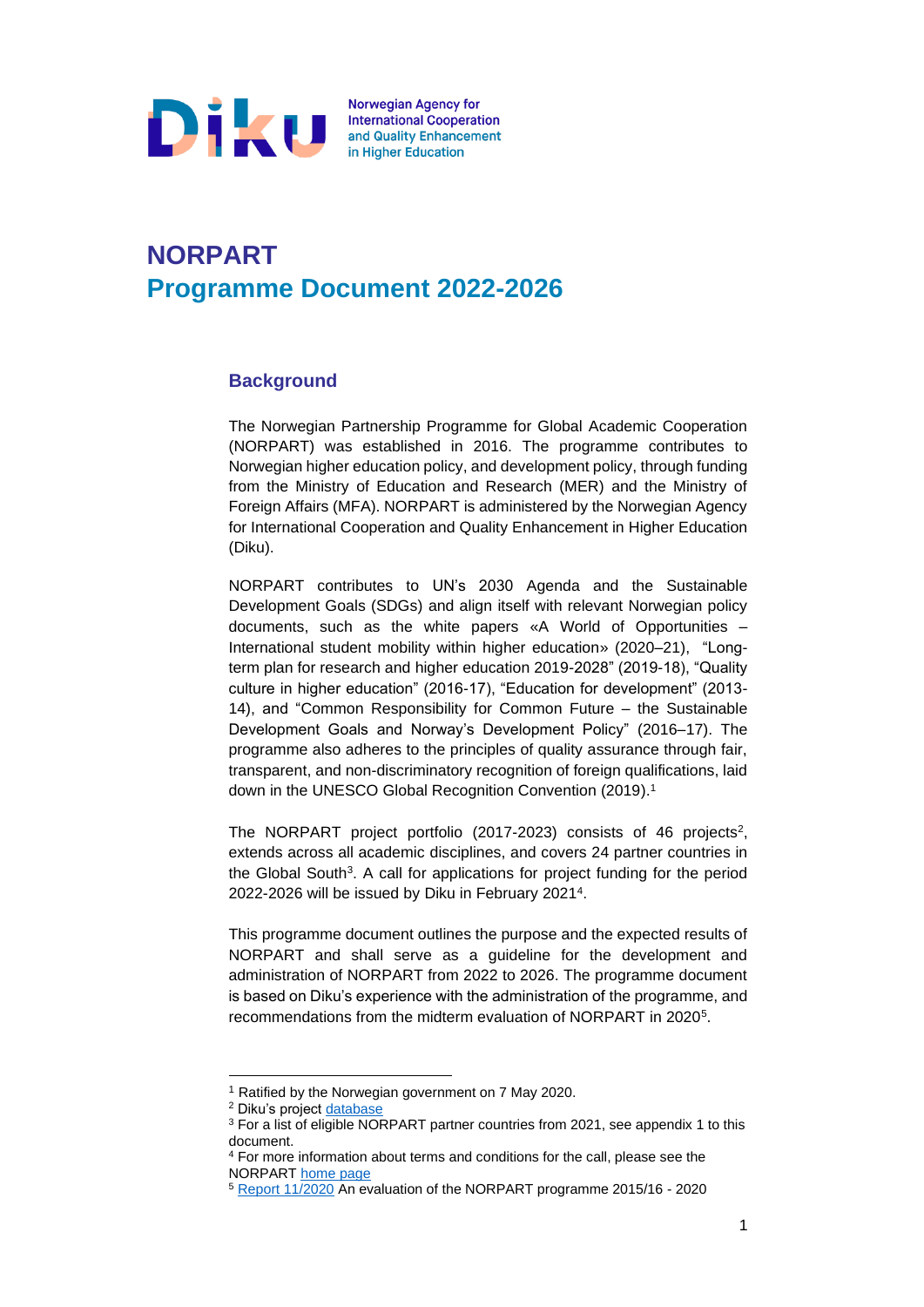## **NORPART – Aim and Objectives**

The overall aim of NORPART is to contribute towards enhancing the quality of higher education in Norway and selected partner countries in the Global South, through academic cooperation and mutual student mobility.

To reach this overall aim, the programme shall fulfil four objectives:

- Strengthened partnerships for education and research between partner countries in the Global South and Norway
- Increased quality and internationalisation of academic programmes at participating institutions
- Increased mobility of students from countries in the Global South to Norway, including mobility in connection with work placements
- Increased mobility of students from Norway to countries in the Global South including mobility in connection with work placements

## **NORPART Target Groups**

NORPART addresses the following target groups:

#### **Higher education institutions in Norway and the Global South**

Through institutional partnerships and collaboration with non-academic organisations, higher education institutions in Norway and the Global South can gain complementary expertise and knowledge, as well as alternative ways of providing education. This can enhance both the relevance and quality of the education provided. Partnerships across sectors and disciplines are key elements for the achievement of sustainable «ripple effects» of project results, beyond the scope of the partnerships, reaching society at large.<sup>6</sup>

#### **Mobile and non-mobile master's and PhD students in Norway and the Global South**

High-quality higher education is characterised by students' active learning and research, opportunities to study abroad and/or in an international learning environment. Providing students with a framework in which they can reflect on the added value of an international education, will improve learning outcomes for students. Relevant learning outcomes may be the application of knowledge and generic skills; intercultural competence and knowledge; and competence related to the SDGs.

<sup>&</sup>lt;sup>6</sup> Such non-academic institutions can be public or private enterprises, research institutes, non-governmental organisations (NGOs) or other interested organisations.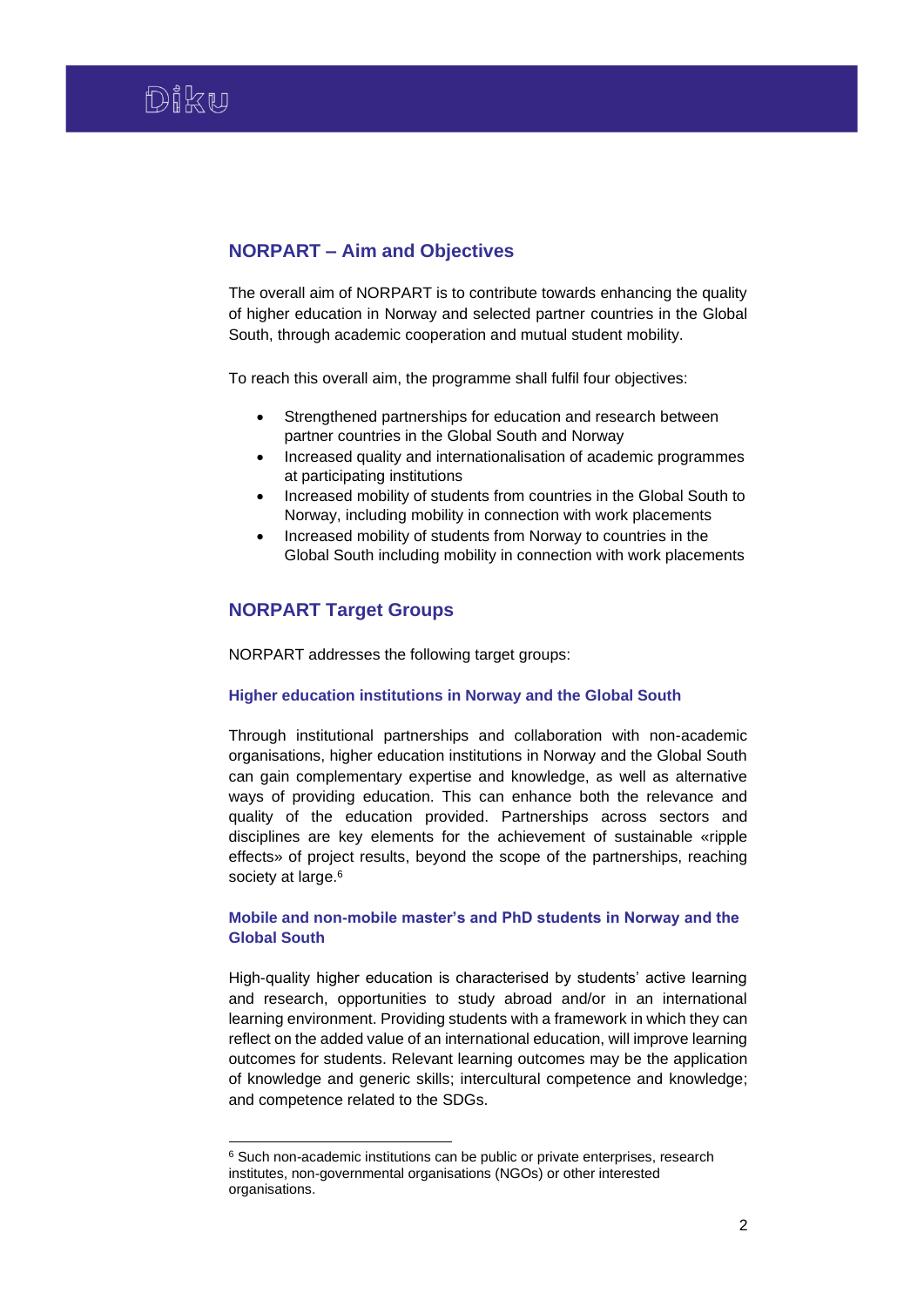#### **NORPART in a Global Context**

The NORPART programme acknowledges that global challenges require global cooperation. The relevance and quality of higher education will improve in Norway and in the partner countries in the Global South as a result of international cooperation.

The UN's Agenda 2030 emphasises education as a key factor, as a goal in itself and because high-quality education is an essential component for achieving the 17 Sustainable Development Goals. NORPART aims to contribute to all aspects of the 2030 Agenda, however the programme is particularly relevant to SDG 4 – ensuring inclusive and equitable quality education and promote lifelong learning opportunities for all; SDG 5 – achieving gender equality and empower all women and girls; and SDG 17 – revitalising the global partnership for sustainable development.

NORPART facilitates academic collaboration between Norway and selected countries in Africa, Asia, and Latin America. <sup>7</sup> From 2021, South Africa is included on the list of partner countries, for the time being limited to collaboration with universities referred to as "Historically Disadvantaged Institutions" (HDIs). 8

A trend across NORPART partner countries and regions has been an increase in the number of higher education institutions, followed by a rapid growth in enrolment rates. However, scarce national funding and institutional capacity to support this development often compromise the quality of the education offered. Challenges related to outdated teaching methods and curricula, inadequate frameworks for accreditation and quality assurance, and high student/teacher ratios, continue to undermine the educational systems. Long-term international collaboration based on mutual academic interest is a precondition for solving some of these challenges. UNESCO's Global Convention on the Recognition of Qualifications concerning Higher Education is one step in the right direction. It aims to improve the quality of education, student mobility and access to higher education across regions and continents.

The higher education sector is currently confronted with a different global context than in 2016, when NORPART was established. Above all, the impact of the covid-19 pandemic in 2020 has profoundly affected all aspects of international academic collaboration, including the operation of NORPART projects. On a positive note, the pandemic has sped up the development of new and creative approaches to online teaching and learning, as well as a more strategic use of local ICT resources. The digitalisation of education can

 $7$  See the list of eligible partner countries in appendix 1.

<sup>8</sup> See [DHETs Strategic Plan 2020 –](https://www.dhet.gov.za/SiteAssets/DHET%20Strategic%20Plan%202020.pdf) 2025 (page 10)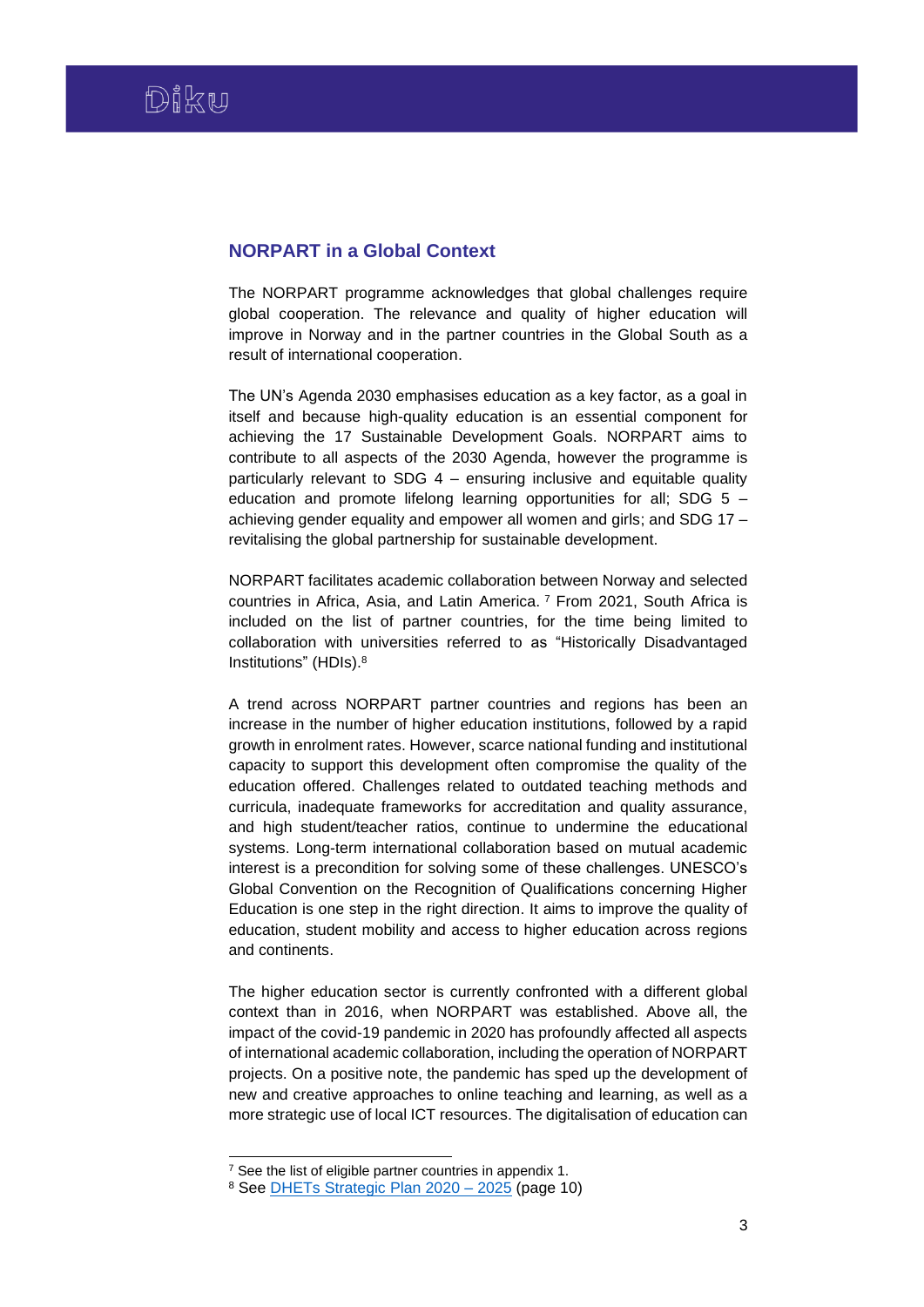contribute to enhance the quality and relevance of education in Norway and in the NORPART partner countries. In line with the SDG principle of leaving no-one behind, <sup>9</sup> digitalisation can also improve access to higher education. NORPART therefore encourages the development of online learning, education, and training. Strategic use of open and flexible learning platforms, virtual and "blended mobility" (combining physical meetings with online ones), and open educational resources, will improve access and facilitate wider sharing of project results and outputs.

NORPART is one of several interventions to support academic collaboration between Norway and the Global South. Synergies with other programmes may improve the results and impact of NORPART and contribute to the sustainability of institutional partnerships. To ensure that common goals are met effectively, NORPART will complement Norwegian support to international cooperation and capacity building in higher education and research (e.g., Norad's NORHED programme; the Research Council of Norway's NORGLOBAL programme; other Diku programmes), as well as participation in EU's Horizon Europe and Erasmus+ programmes.

#### **NORPART Mutual Student Mobility**

In the white paper "A World of Opportunities – International student mobility within higher education» (2020–21) the Norwegian government continues to underline that international collaboration and student mobility is a precondition for enhanced quality of higher education at Norwegian institutions in a wider perspective. International academic collaboration and mobility is also underpinning Norwegian foreign policy, development policy and industry- and business policy.

The long-term aim of the Norwegian government is that international student mobility shall be an integral part of all study programmes at Norwegian institutions and that 50 per cent of the Norwegian student population shall undertake a mobility exchange to a country outside Norway as part of their degree. Internationally mobile students will prosper academically and gain international understanding, intercultural skills, and access to international networks. They will also bring new perspectives back to their home institutions, and thereby contribute to internationalisation at their home institution. A precondition for the achievement of internationalisation at home, is however the presence of institutionalised opportunities for academic collaboration and social interaction between mobile and nonmobile students at the higher education institutions.

<sup>9</sup> [The Sustainable Development Goals Report 2016](https://unstats.un.org/sdgs/report/2016/leaving-no-one-behind)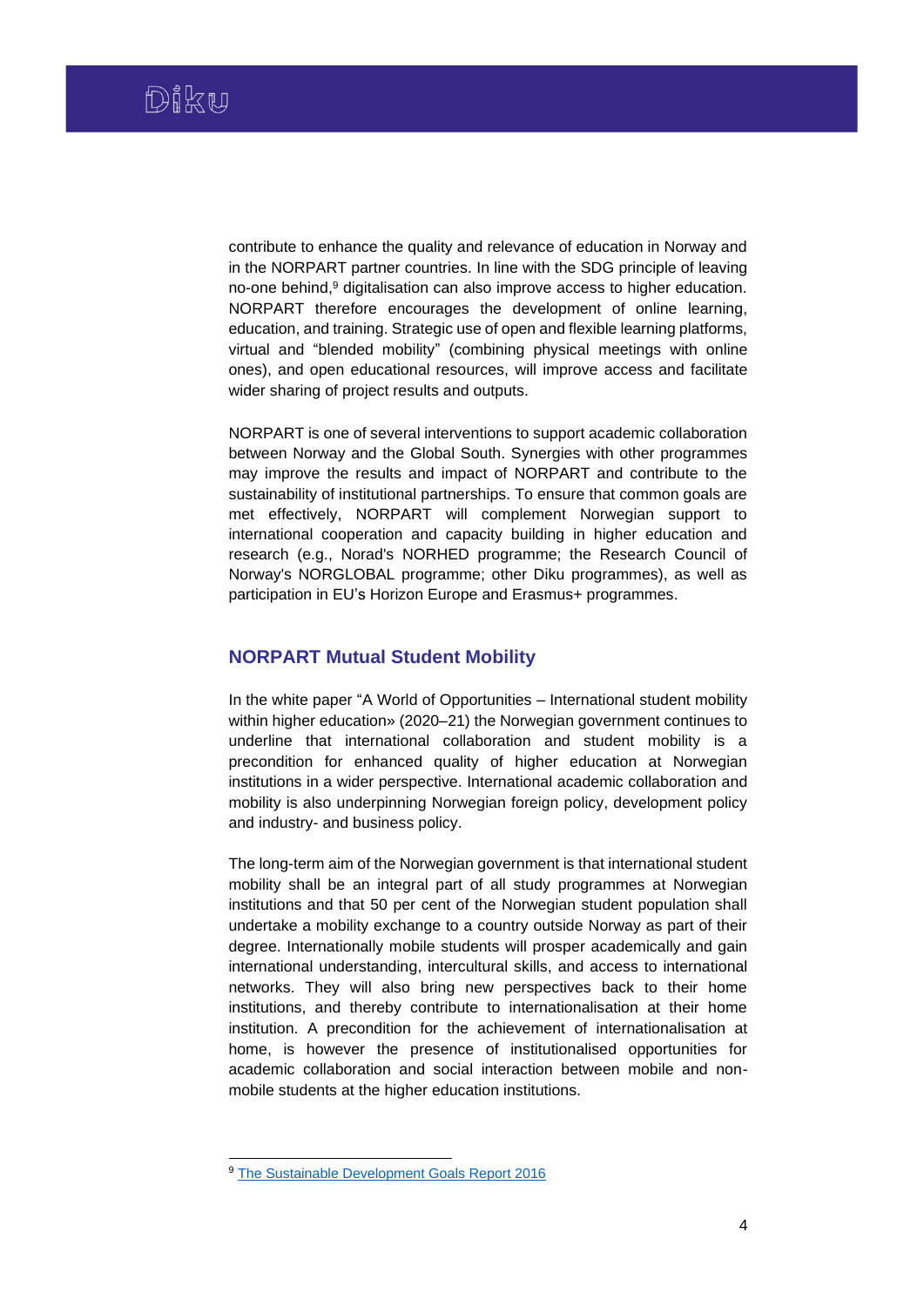In line with the Norwegian government's policy, increased mutual student mobility continues to be a core element in NORPART, with emphasis on the mobility of students from partner countries in the Global South to Norway. To facilitate partnership collaboration, NORPART supports mobility of Norwegian students to the Global South, as well as mutual staff exchanges of both academic and administrative personnel. South-south mobility between partner institutions is also encouraged.

NORPART supports student mobility that contributes to achieving the overall aim of enhanced quality in higher education. NORPART focuses on master's and PhD students and includes both physical mobility and virtual as well as blended mobility.

In addition to short and long-term mobility stays, NORPART supports a limited number of full degree scholarships for master's students from the Global South to study at a Norwegian partner institution, as part of a NORPART project. These full degree scholarships should be earmarked students without a former master´s degree and from under-represented or marginalised groups. The scholarships can also be offered to staff members who need or wants to improve their academic credentials.

## **NORPART Partnerships for Enhanced Quality in Education and Research**

Strengthened academic partnerships in education and research is an equally central element in NORPART as mutual student mobility. Institutional partnerships serve as a framework for student mobility and quality enhancement in higher education. Educational cooperation facilitates knowledge sharing, network building and the development of improved and more relevant academic programmes. Higher quality education should benefit not only the individual student, but also the institution.

Higher education institutions and study programmes will be strengthened by having highly qualified students and staff, as well as updated and relevant courses and degrees. The partner institutions' strategies, priorities, and needs must inform the projects in the NORPART portfolio. The partnership model therefore implies institutional ownership and endorsement of the international cooperation projects. NORPART aims to be a flexible tool for joint and mutually beneficial academic cooperation and student mobility, with a long-term perspective. On this note, NORPART recognises north-southsouth partnerships as important means to reaching the goal set.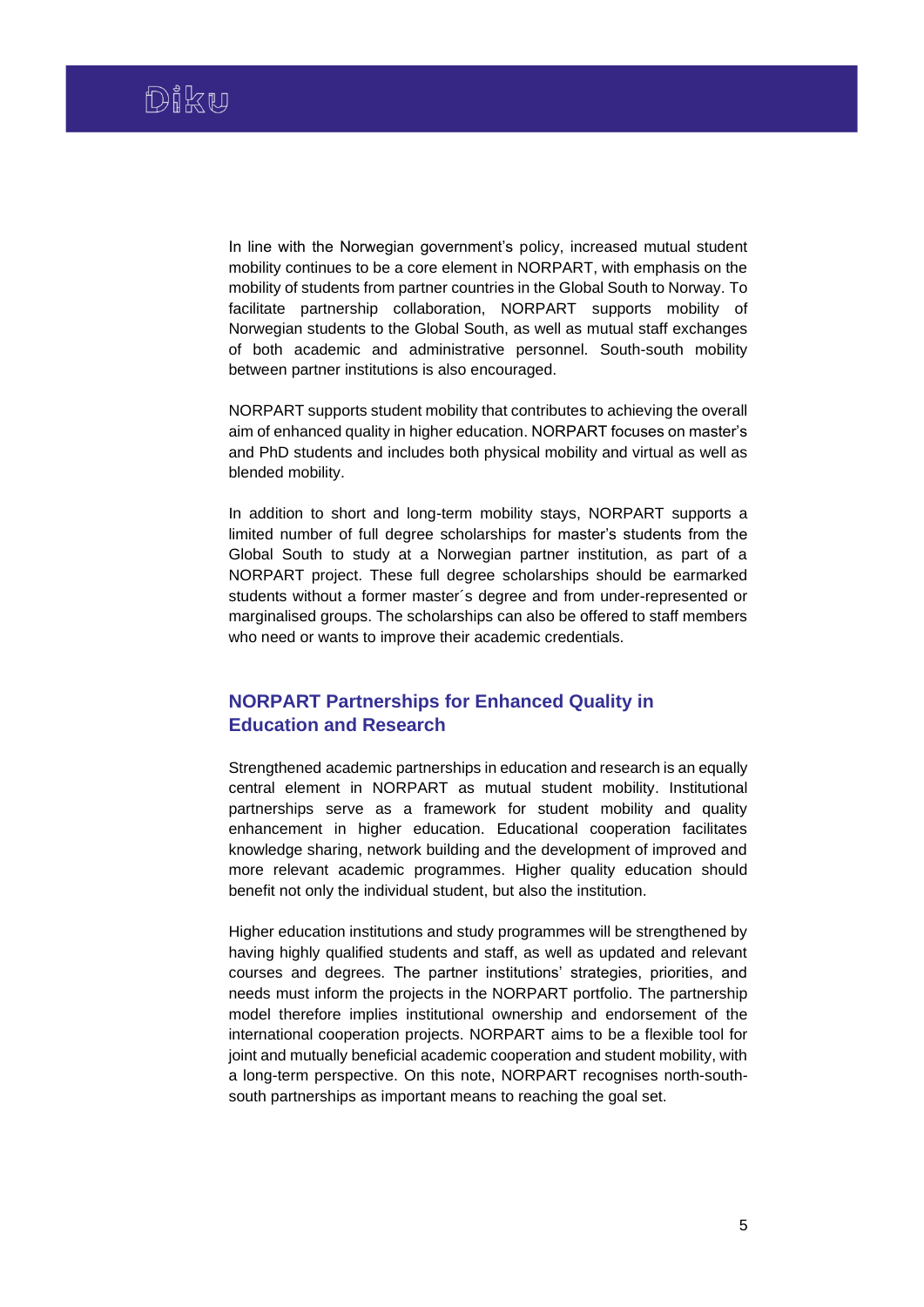## **NORPART Result Framework**

The NORPART Result Framework defines the linkage between aim and objectives, the resources invested in the programme, as well as the expected outputs, outcomes, and overall impact. NORPART acknowledges the project partners' insight into their own institutions, academic fields, and contexts. Project objectives, expected results, activities and indicators of progress should be proposed by the partners based on jointly identified challenges and opportunities.

| . Enhanced quality of<br>•UN Agenda 2030<br>•Financial input:<br>•Programme level:<br>·Jointly developed<br>•Strengthened<br>higher education in<br>and Norwegian<br>courses, educational<br>partnerships for<br>·MFA-MER, 2022-<br>. Diku call for<br>higher education<br>methods and curricula<br>education and research<br>Norway and partner<br>2026<br>applications and<br>and development<br>embedded in study<br>countries in the<br>between partner<br>selection of<br>policy goals<br>programmes at the<br>countries in the Global<br>Global South<br>projects<br>·Diku: programme<br>participating institutions<br>South and Norway<br>administration<br>·Better qualified<br>.Project follow-up<br>.Structures for approval of<br>·Improved learning<br>candidates with<br>and reporting<br>•A programme<br>•Target groups:<br>outcomes from study<br>knowledge and skills<br>credit transfer between<br>designed to<br>.HEls in Norway<br>participating institutions<br>programmes, and among<br>relevant for the local<br>contribute to<br>·Dissemination<br>and partner<br>students participating in<br>employment market.<br>enhancement of the<br>of programme<br>countries<br>joint project activities<br>and who are able to<br>quality of higher<br>•Structures to facilitate<br>results and<br>.Mobile and non-<br>and student mobility<br>contribute to solving<br>education in<br>mutual student<br>promising<br>mobile master and<br>local and global<br>Norway and<br>exchange, with an<br>practices<br>PhD students, and<br>challenges<br>partner countries in<br>·Better links between<br>emphasis on incoming<br>staff at HEIs in<br>the Global South.<br>student mobility to<br>higher education and<br>·Institutional/proje<br>Norway and<br>through academic<br>Norway<br>research<br>.The project partners<br>partner countries<br>ct level:<br>cooperation and<br>and institutions<br>·Project<br>mutual student<br>contribute to<br>•Structures for academic<br>•Better links between<br>administration<br>mobility (physical<br>•Main<br>advancing knowledge<br>and social integration of<br>higher education and<br>and virtual)<br>requirements:<br>that can effectively<br>mobile (and non-mobile)<br>public and private<br>•Funding of<br>address local and<br>·Implementation of<br>students at partner<br>enterprises<br>activities for<br>educational<br>global challenges.<br>institutions<br>academic<br>cooperation and<br>·Increased<br>partnership,<br>student mobility<br>·Joint arenas and<br>internationalisation of<br>physical and<br>structures for knowledge<br>study programmes in<br>virtual mobility,<br>.Dissemination of<br>sharing and academic<br>Norway and in partner<br>and online<br>project results<br>development between<br>countries<br>learning<br>promising<br>project partners, and<br>•Five-year project<br>practices<br>non-academic partners<br>·Increased student<br>periods, with a<br>mobility between partner<br>cost of up to NOK<br>.New and improved<br>countries and Norway,<br>6 million<br>pedagogical practices and<br>including mobility in<br>teaching methods.<br>connection with work<br>student-centred learning<br>placements<br>·Increased opportunities | <b>Conditions</b> | Input | <b>Activities</b> | <b>Outputs</b> | <b>Outcomes</b>   | Impact |
|------------------------------------------------------------------------------------------------------------------------------------------------------------------------------------------------------------------------------------------------------------------------------------------------------------------------------------------------------------------------------------------------------------------------------------------------------------------------------------------------------------------------------------------------------------------------------------------------------------------------------------------------------------------------------------------------------------------------------------------------------------------------------------------------------------------------------------------------------------------------------------------------------------------------------------------------------------------------------------------------------------------------------------------------------------------------------------------------------------------------------------------------------------------------------------------------------------------------------------------------------------------------------------------------------------------------------------------------------------------------------------------------------------------------------------------------------------------------------------------------------------------------------------------------------------------------------------------------------------------------------------------------------------------------------------------------------------------------------------------------------------------------------------------------------------------------------------------------------------------------------------------------------------------------------------------------------------------------------------------------------------------------------------------------------------------------------------------------------------------------------------------------------------------------------------------------------------------------------------------------------------------------------------------------------------------------------------------------------------------------------------------------------------------------------------------------------------------------------------------------------------------------------------------------------------------------------------------------------------------------------------------------------------------------------------------------------------------------------------------------------------------------------------------------------------------------------------------------------------------------------------------------------------------------------------------------------------------------------------------------------------------------------------------------------------------------------------------------------------------------------------------------------------------------------------------------------------------------------------------------------|-------------------|-------|-------------------|----------------|-------------------|--------|
|                                                                                                                                                                                                                                                                                                                                                                                                                                                                                                                                                                                                                                                                                                                                                                                                                                                                                                                                                                                                                                                                                                                                                                                                                                                                                                                                                                                                                                                                                                                                                                                                                                                                                                                                                                                                                                                                                                                                                                                                                                                                                                                                                                                                                                                                                                                                                                                                                                                                                                                                                                                                                                                                                                                                                                                                                                                                                                                                                                                                                                                                                                                                                                                                                                                      |                   |       |                   |                | for students from |        |